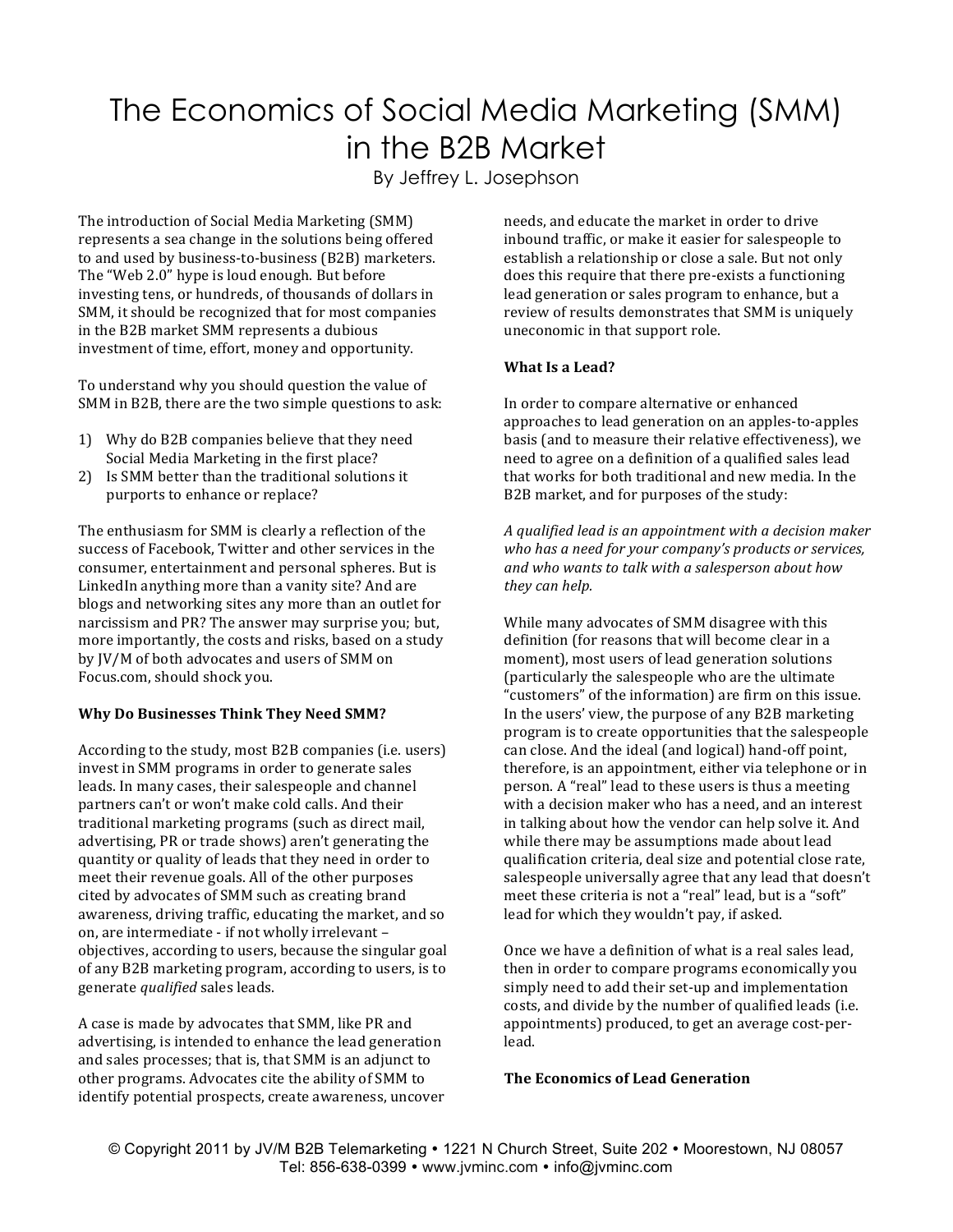As shown in Figure 1 below, a review of dozens programs and campaigns has suggested that, for most companies, when measured and compared on a costper-lead basis, and including all costs, Social Media Marketing (SMM) is spectacularly expensive on a costper-lead basis.



**Figure 1 - Cost-per-Lead** 

Results suggest that the cost-per-lead for programs that include SMM is as much as an order of magnitude greater than traditional methods, when the full set-up costs are included. In most cases, not one qualified lead could be credited, directly or indirectly, to the program. And in fact, a survey of several dozen SMM companies and over 40 so-called experts online identified **zero** results exclusively attributable to Social Media Marketing.

In other words, there were no cases cited by either advocates or users where SMM generated a single qualified lead by itself. And in those cases where SMM was working in concert with other lead generation programs (indicated by the asterisk in the graph), the only thing SMM did was *increase* the cost-per-lead by at least a factor of four.

Even more problematic was the time and energy expended by companies and vendors. Rather than making cold calls, salespeople tasked with supporting SMM programs frequently spent hours each week blogging and networking online  $-$  but generating no real, qualified leads. And marketing staffs that dedicated many man-months to creating an online presence found no meaningful increase in qualified inbound traffic as a result. There was, in other words, not only no return on users' financial investment, but there was no return on their investment of time either.

#### **What's Really Going On?**

Social Media Marketing allegedly works in the B2C world, so why doesn't it work in the B2B market? Here's what we found:

- While B2B decision makers are active online, virtually none of what they do includes looking for vendors of products or services for their business especially for problems they don't know they have. Over 95% of their online activity was the same as any other consumer: watching movies, reading the news, buying consumer items, and doing email.
- The vast majority of the people that you meet on B2B networking and social media sites want to *sell* you something; they aren't looking to *buy*.

While this makes for obvious common sense, like many overhyped solutions over the years SMM is more of an opportunity for its advocates than for its users. The thousands of marketing and IT professionals laid off in the recession simply appear to have attached themselves to "the next big thing," albeit with a deliberate lack of willingness to accept accountability, which dooms its  $-$  and their customers'  $-$  future.

As alluded to above though, the failure to produce qualified leads by SMM advocates is cleverly hidden in the definition of a lead that they use. A study released by one prominent SMM company, for example, counted the following as leads, with the associated average costs:

| \$60  |
|-------|
|       |
| \$40  |
| \$50  |
| \$175 |
|       |

**Table 1 - CPL for "Soft" SMM Leads** 

In contrast, professional B2B telemarketing firms, for example, typically produce confirmed *appointments* with decision makers who have a need, and who want to talk with a salesperson, for around \$150-\$350 per lead, as shown below.

| <b>Appointment Type</b>           | <b>Average CPL</b> |
|-----------------------------------|--------------------|
| Industrial                        | \$150              |
| Commercial, IT                    | \$200              |
| <b>High-end Consulting</b>        | \$350              |
| Table 2 - CPL for "Real" TM Leads |                    |

Unless white paper downloads, Webinar and event registrations, and demo requests convert to confirmed appointments at least 35% of the time with no additional cost, leads of this type are a huge drag on performance. 

In fact, the conversion rate of these soft leads to appointments was reported to be less than 10%. And